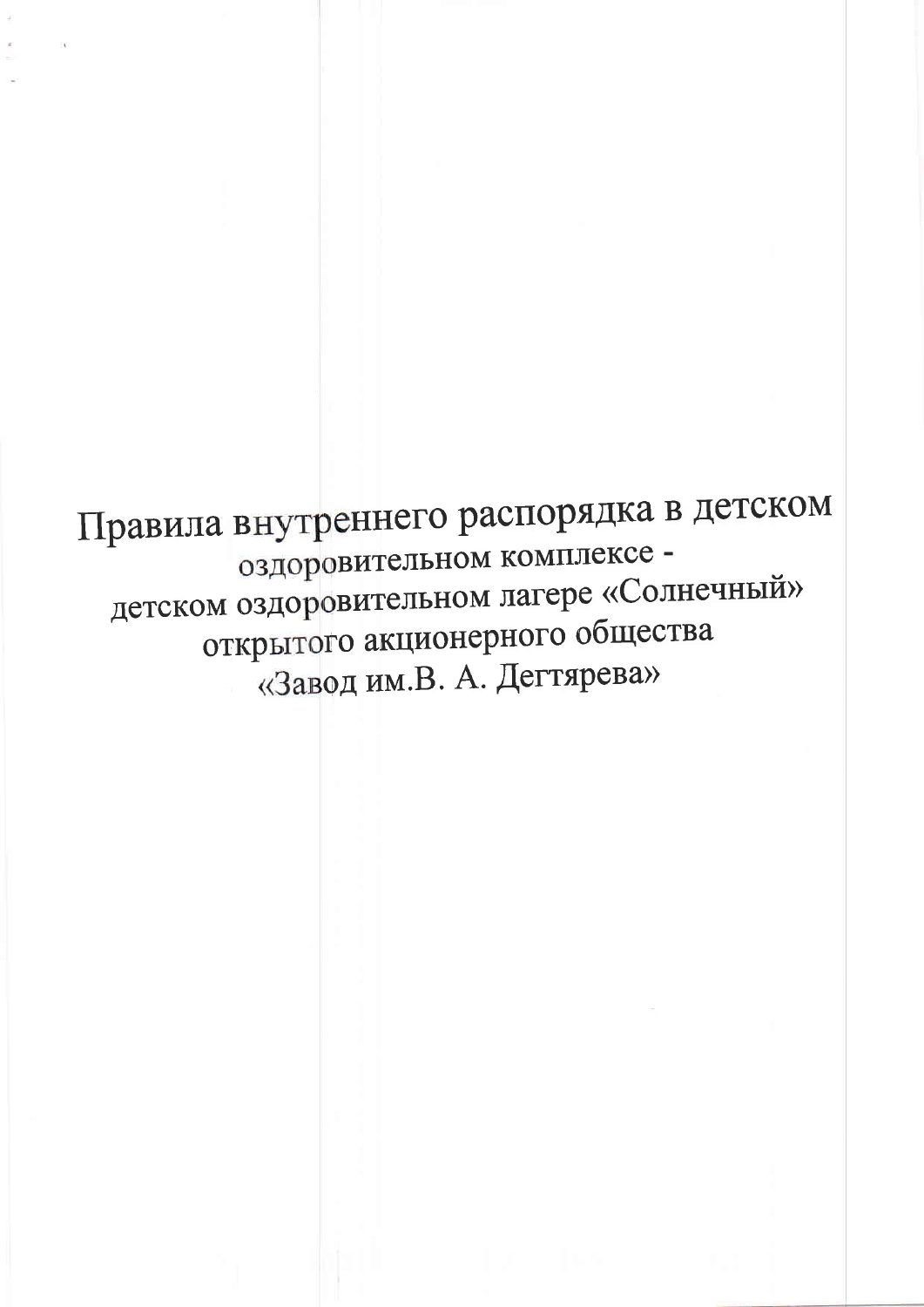К договору № \_ 0T возмездного оказания услуг по организации отдыха и оздоровления детей

#### РАЗРАБОТАНЫ

с учетом мнения профсоюзного комитета ОАО «Завод им. В. А. Дегтярева» Председатель урофкома

Мохов В. А.

## Правила внутреннего распорядка в детском оздоровительном комплексе детском оздоровительном лагере «Солнечный» открытого акционерного общества «Завод им. В. А. Дегтярева»

#### 1. Общие положения

- 1.1. Настоящие правила разработаны с целью создания условий для полноценного оздоровления детей в детском оздоровительном комплексе - детском оздоровительном лагере «Солнечный» Открытого акционерного общества «Завод им. В. А. Дегтярева» (далее по тексту ДОК-ДОЛ «Солнечный» или лагерь).
- 1.2. Настоящие правила являются локальным нормативным актом Открытого акционерного общества «Завод им.В. А. Дегтярева», регламентирующим порядок приема детей в ДОК-ДОЛ «Солнечный», распорядок дня в лагере, основные обязанности родителей, правила поведения детей, а также ответственность за нарушения указанных правил.

# 2. Прием детей в ДОК-ДОЛ «Солнечный»

Прием детей в ДОК-ДОЛ «Солнечный» осуществляется при наличии путевки. Путевка действительна при наличии медицинских справок: о сделанных прививках, об отсутствии  $2.1.$ патологии и хронических заболеваний, об отсутствии контакта с инфекционными больными.

Прием детей в лагерь производится путем личной передачи ребенка от родителя (законного представителя) представителю ДОК - ДОЛ «Солнечный». Родители или ответственное лицо с ребенком должны заранее прибыть к месту отправки автобуса, сдать необходимые документы и багаж.

- Отъезд детей из города, приезд в ДОК-ДОЛ «Солнечный» и отъезд обратно организуется  $2.2.$ ОАО «Завод им. В.А. Дегтярева», которое для этой цели предоставляет автотранспорт.
- Перед отъездом ребенок должен быть тщательно вымыт и одет во все чистое.  $2.3.$
- 2.4. При себе ребенок должен иметь:
	- 2.4.1. Две пары нательного белья;
		- 2.4.2. Полотенце для ног;
		- 2.4.3. Зубную щетку, пасту, мыло и мочалку;
		- 2.4.4. Легкий головной убор, тапочки;
- Личные вещи ребенка должны быть помечены.  $2.5.$
- Ребенок считается принятым в ДОК ДОЛ «Солнечный» после прохождения осмотра  $2.6.$ медицинским работником лагеря, при наличии всех правильно заполненных документов.

«УТВЕРЖДАЮ»

Генеральный директор ОАО «Завод им. В. А. Дегтярева»

Тменов А. В.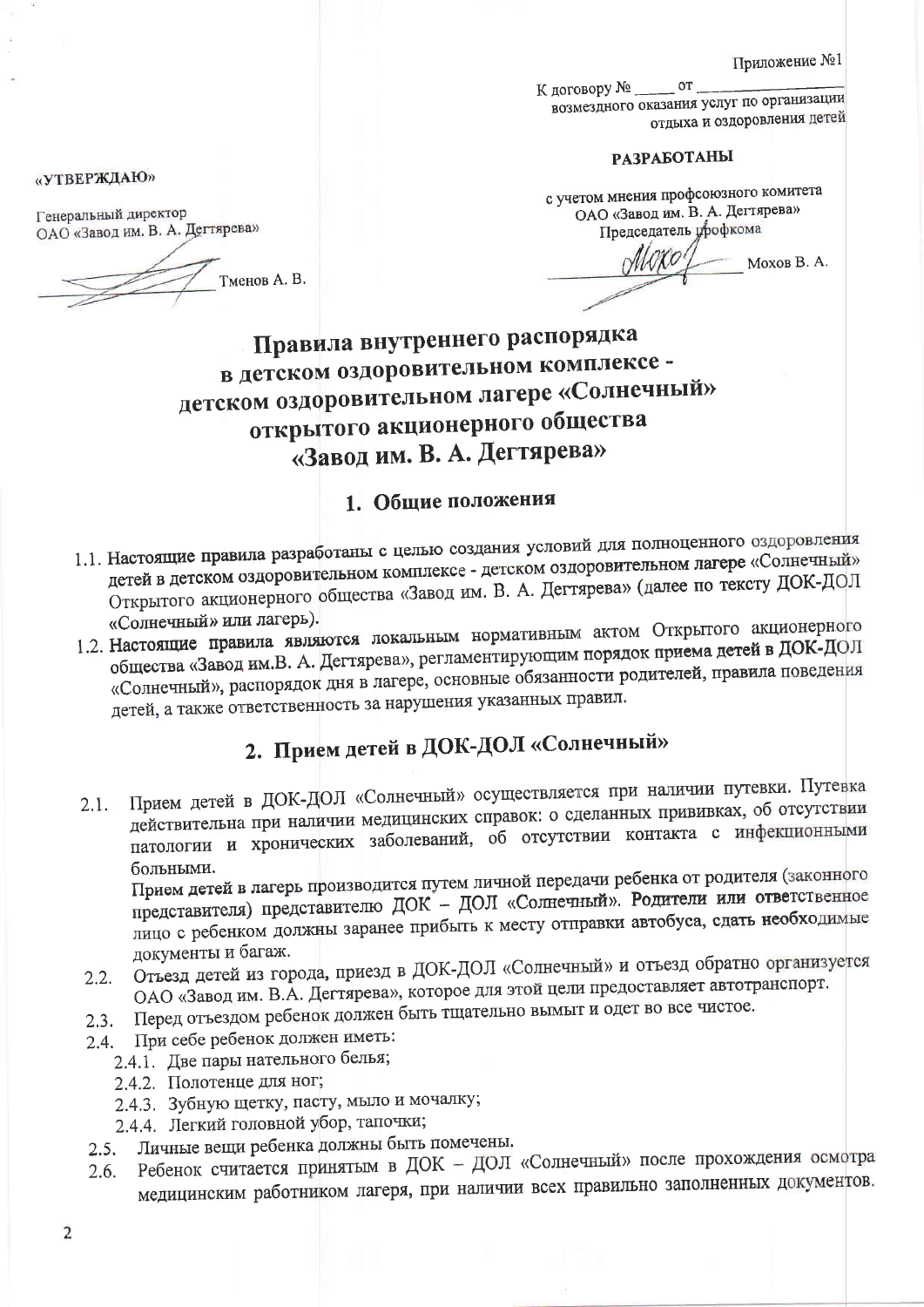Родители (законные представители) обязаны оповестить медицинского работника ДОЛ о лекарственных препаратах, которые принимает его ребенок (если таковые имеются).

- Отъезд и приезд детей осуществляется под присмотром взрослых.
- Прием детей, прибывающих в индивидуальном порядке, производится в день заезда с 09:00  $2.7.$  $2.8.$
- до 21:00. Распределение детей по отрядам происходит с учетом их возраста.  $2.9.$
- Отъезд детей из лагеря происходит организованно, в оговоренное заранее место и время.  $2.10.$ Дети передаются сопровождающими специалистами по работе с детьми (вожатыми) родителям (законным представителям) в следующем порядке: родитель (законный представитель) подходит к сопровождающему, предъявляет паспорт, получает документы ребенка, расписываясь в ведомости получения, и забирает ребенка. В случае опоздания родитель (законный представитель) извещает по телефону ребенка или сопровождающего о причине задержки. Самостоятельная поездка ребенка в городе после прибытия автобусов без сопровождения взрослых не допускается. Встреча ребенка из лагеря в городе является обязанностью родителя (законного представителя).

## 3. Основные обязанности родителей

- 3.1. Родители обязаны:
	- 3.1.1. Заблаговременно предупредить ребенка о необходимости соблюдения им распорядка дня и правил поведения в ДОК-ДОЛ «Солнечный».
	- 3.1.2. Обеспечить заезд ребенка в соответствии с полом, возрастом и в сроки, указанные в путевке.
	- 3.1.3. Не привозить детям скоропортящиеся продукты питания. Список запрещенных При обнаружении у продуктов указан в приложении №2 к настоящим Правилам. ребенка запрещенных продуктов питания Администрация лагеря имеет право их изъять и уничтожить.
	- 3.1.4. Не привозить в лагерь взрывоопасные и легковоспламеняющиеся предметы.
	- 3.1.5. Не забирать ребенка домой до окончания смены без уважительной причины. При досрочном отъезде ребенка из лагеря другое время для отдыха и оздоровления ему не предоставляется, а фактические расходы по организации отдыха и оздоровления ребенка подлежат возмещению исполнителю указанных услуг. Ребенок имеет право на получение подарка от лагеря только в случае, если в указанный в путевке день отъезда он находится в лагере, т. к. подарок входит в меню дня отъезда.
	- 3.1.6. Посещать детей на территории лагеря в родительский день (утверждается Администрацией лагеря за несколько дней до начала смены, информация заблаговременно появляется в официальном сообществе и на сайте лагеря) и в другие выходные дни в строго установленные часы: суббота с 17.00 до 18:30 часов, воскресенье с 10:00 до 12:00 и с 17:00 до 18:30 часов.
	- 3.1.7. Навещать детей в другие дни только по необходимости с разрешения начальника лагеря. Место встречи родителей и детей определяется начальником лагеря.
	- 3.1.8. Ставить в известность вожатых отряда о времени пребывания с ребенком. По окончании посещения ребенка родители должны лично передать его вожатым.
	- 3.1.9. При посещении детей не мусорить на территории ДОК-ДОЛ «Солнечный» и на прилегающей к нему территории.
	- 3.2. Забирать ребенка с территории лагеря имеют право только законные представители несовершеннолетнего - мать, отец, опекун, попечитель (при предъявлении паспорта и документов, подтверждающих право попечительства) после заполнения заявления по установленной форме в Администрации лагеря.
	- 3.3. Не рекомендуется привозить в лагерь ценные вещи (ювелирные изделия, аудио- и видеотехнику, мобильные телефоны, крупные суммы денег и др.). Администрация лагеря не несет ответственность за их утрату, если они не были приняты лагерем на хранение.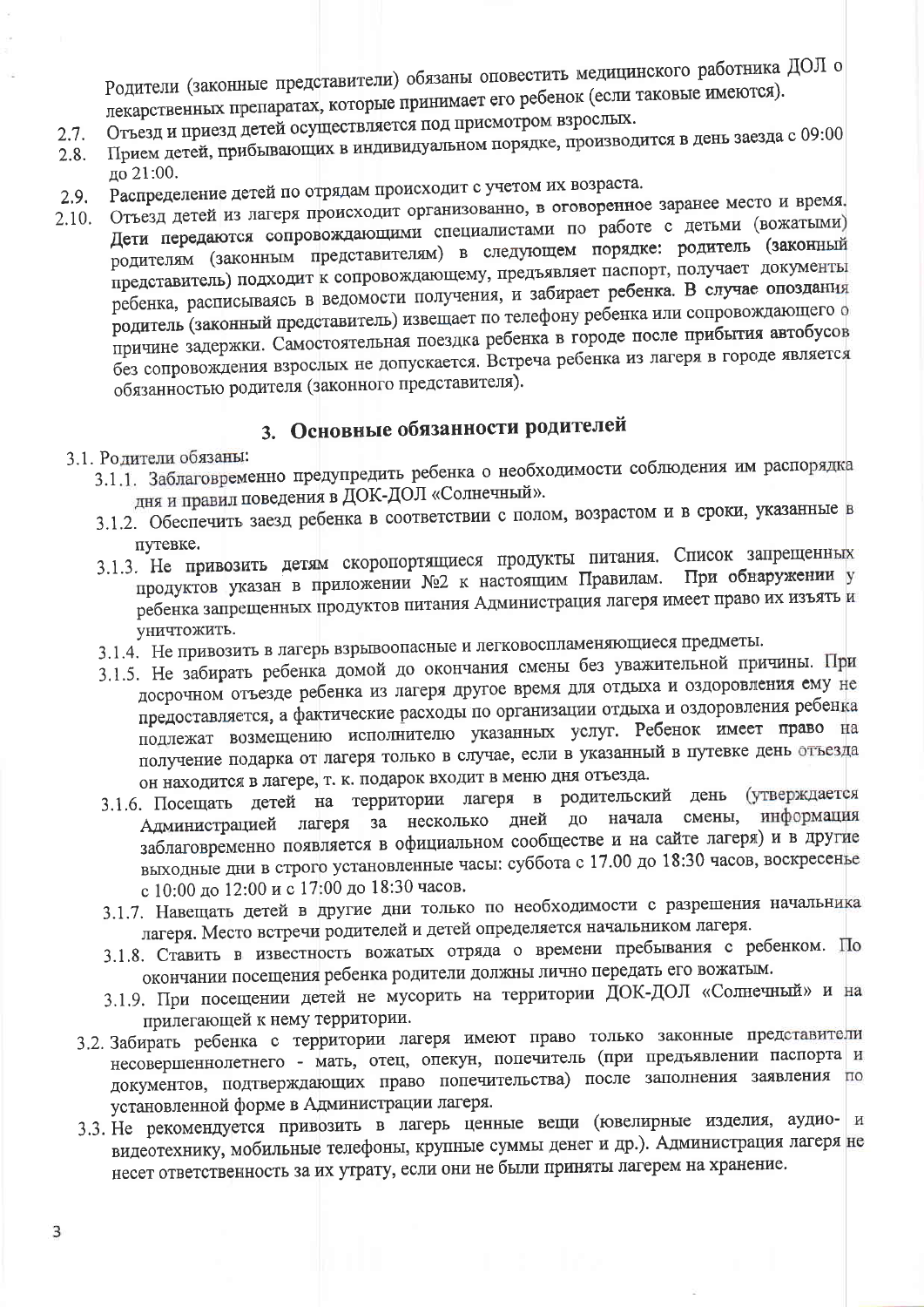3.4. Действие содержащихся в данном разделе правил распространяется также на доверенных лиц родителей.

# 4. Правила поведения детей в ДОК-ДОЛ «Солнечный»

- 4.1. Дисциплина в лагере поддерживается на основе взаимного уважения детей и взрослых. Применение методов физического и психического насилия, оскорбления личности по отношению друг к другу не допускается.
- 4.2. Каждый ребенок обязан:
- 4.2.1 соблюдать режим дня лагеря, общие санитарно-гигиенические нормы, личную гигиену (умываться, причесываться, принимать душ, одеваться по погоде и т.д.);
	-
- 4.2.2 соблюдать общепринятые правила поведения и этикета; 4.2.3 в случае возникновения какой-либо проблемы или недомогания незамедлительно сообщать
- 4.2.4 не подвергать опасности свои жизнь и здоровье, а также жизнь и здоровье других людей;
- 4.2.5 не пользоваться огнеопасными средствами, в т. ч. спичками и зажигалками. В случае
- обнаружения их у ребенка Администрация имеет право их изъять до конца пребывания
- 4.2.6 с уважением относиться ко всем, находящимся на территории лагеря, а также не
- употреблять нецензурные выражения в своем общении; 4.2.7 не курить и не употреблять алкогольные напитки, наркотические и токсические препараты.
- 4.2.8 бережно относиться к лагерному имуществу;
- 4.2.9 поддерживать чистоту палат (ответственным за чистоту является дежурный по палате,
	- назначенный на данный день);
- 4.2.10 не наносить вред окружающей среде. Не бросать на территории лагеря фантики, оберточную бумагу, кожуру от фруктов и т. д., не обрывать листья, цветы, а также не ловить птиц и животных;
- 4.2.11 производить уборку территории, закрепленной за отрядом и поддерживать ее в
- надлежащем виде в течение всего дня; 4.2.12 не покидать территорию лагеря без сопровождения ответственных лиц и разрешения
- Администрации лагеря; 4.2.13 не употреблять грибы, ягоды и растения любых видов.
- 4.3. Запрещается пользоваться электроприборами без разрешения вожатого.

## 4.4 Правила поведения во время подъема:

- 4.4.1 Подъем производить в строго установленное время. Начало подъема подается сигналом на всей территории лагеря.
- 4.4.2 До сигнала подъема все дети должны находиться в своих палатах.
- 4.4.3 До сигнала подъема не ходить по корпусу и в другие палаты.
- 4.4.4 До сигнала подъема громко не разговаривать.
- 4.4.5 После сигнала подъема произвести зарядку и утренние процедуры.
- 4.4.6 После утренних процедур произвести уборку в своих палатах.

# 4.5 Правила поведения при проведении мероприятий:

- 4.5.1 С уважением относиться ко всем, кто проводит мероприятия.
- 4.5.2 Смотреть и слушать выступления других ребят и не перебивать выступающих.
- 4.5.3 Организованно (всем отрядом с воспитателем и вожатьм) и к установленному времени приходить на все мероприятия.
- 4.5.4 Во время мероприятия не ходить и не кричать.
- 4.5.5 Принимать активное участие в подготовке и/или проведении мероприятий.

#### 4.6 Правила поведения в столовой:

- 4.6.1 Мыть руки и лицо перед едой.
- 4.6.2 В столовую приходить в чистой одежде.
- 4.6.3 Снимать головной убор во время нахождения в столовой.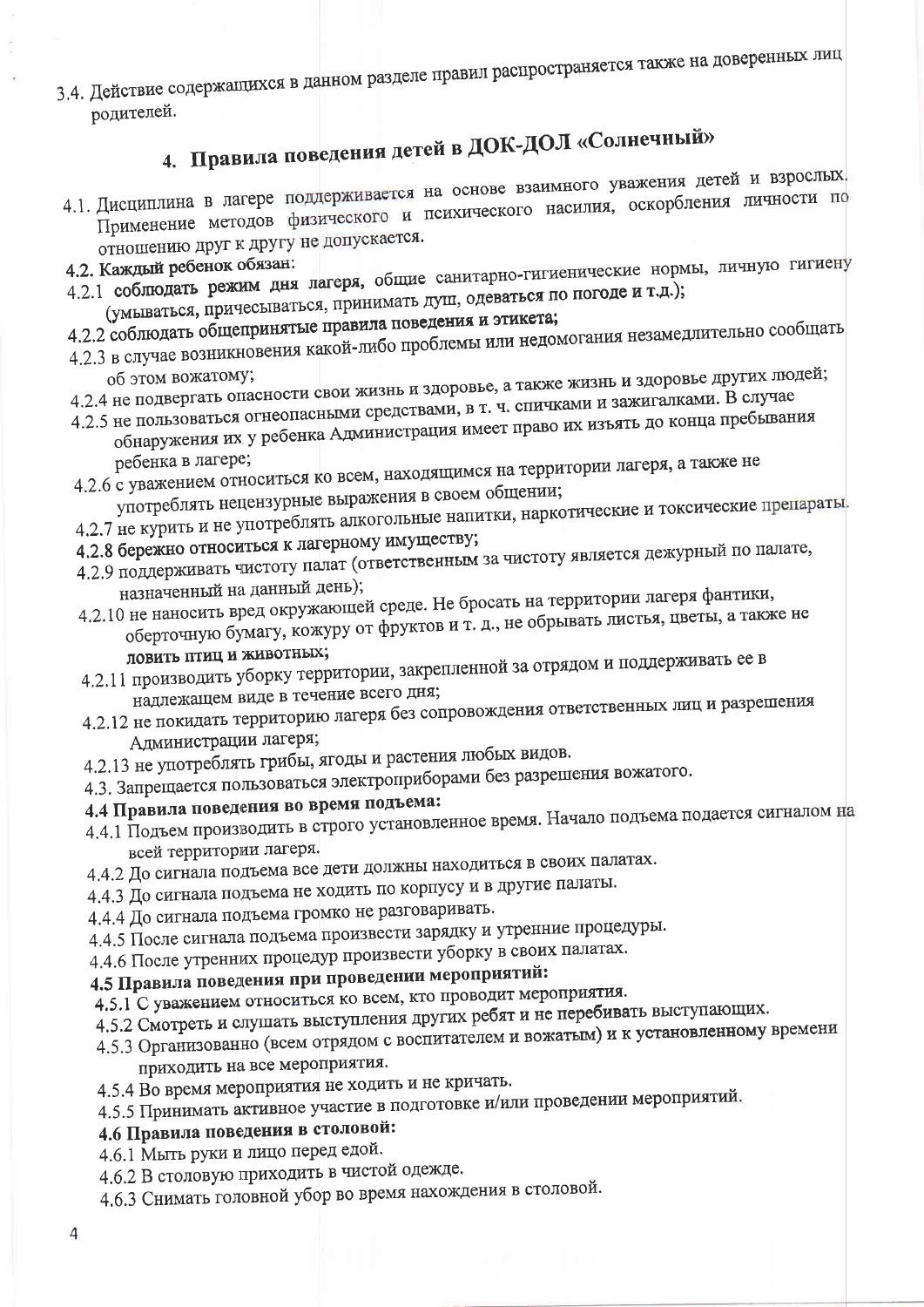- 4.6.4 Входить в столовую только с разрешения воспитателя или вожатого.
- 4.6.5 После еды убрать со стола за собой всю посуду, задвинуть стул и сдать свое место
	- дежурному своего отряда.
- 4.6.6 Не выносить продукты из столовой.
- 4.6.7 Организованно (всем отрядом с воспитателем и вожатым) приходить в столовую и уходить из нее.

# 4.7 Правила поведения во время тихого часа:

- 4.7.1 Во время тихого часа каждый ребенок должен находиться в своей палате.
- 4.7.2 Не ходить по корпусу и в другие палаты.
- 4.7.3 Громко не разговаривать.
- 4.7.4 Во время тихого часа можно заниматься личными делами с разрешения специалиста по
- работе с детьми, если это не мешает другим детям (согласно СанПин).

#### 4.8 Правила поведения на воде:

- 4.8.1 Входить в воду и выходить из воды по сигналу специалиста по ФК и П.
- 4.8.2 Во время нахождения в воде не нырять, не прыгать, не хватать и не пугать других детей.
- 4.8.3 Не затаскивать других детей в воду без их желания.
- 4.8.4 Не прыгать в воду с разбега или с бортиков бассейна.
- 4.8.5 Находиться в воде только с разрешения врача лагеря.

## 4.9 Правила поведения во время отбоя:

- 4.9.1 Выполнить перед сном гигиенические процедуры.
- 4.9.2 Производить отбой в строго установленное время.
- 4.9.3 Во время отбоя и после него находиться в своей палате.
- 4.9.4 Не ходить по корпусу и в другие палаты.
- 4.9.5 Громко не разговаривать.
- 4.9.6 После отбоя не включать свет в палатах.
- 4.9.7 После отбоя не заниматься личными делами, не принимать пищу и не мусорить в палатах.

#### 5. Ответственность

- 5.1. За нарушение распорядка дня и правил поведения детей в ДОК-ДОЛ «Солнечный» ребенку может быть объявлено замечание.
- 5.2. Ребенок может быть отчислен из лагеря в случаях:
	- 5.2.1. систематического нарушения распорядка дня и правил поведения детей в ДОК-ДОЛ «Солнечный»;
	- 5.2.2. грубого нарушения мер собственной безопасности и безопасности других людей;
	- 5.2.3. самовольного ухода с территории лагеря или из корпуса после отбоя;
	- 5.2.4. самовольного купания;
	- 5.2.5. вымогательства, хищения имущества, причинения вреда личности и имуществу других
		- граждан либо угрозы причинения такого вреда;
	- 5.2.6. причинения вреда имуществу лагеря;
	- 5.2.7. употребления спиртных напитков, наркотических и токсических препаратов, курения.
- 5.3. В случае отчисления ребенка из лагеря по указанным причинам другое время для оздоровления и отдыха ему не предоставляется, а фактические расходы по организации отдыха и оздоровления ребенка подлежат возмещению исполнителю указанных услуг.
- 5.4. Родители ребенка несут ответственность за вред, причиненный имуществу лагеря.

Беккер Ю. В. Начальник Управления социальной сферы Открытого акционерного общества «Завод имени В. А. Дегтярева» Зимин С. В. Главный юрист Открытого акционерного общества «Завод имени В. А. Дегтярева» Anima Аршинова М. В. Начальник ДОК-ДОЛ «Солнечный» Открытого акционерного общества «Завод имени В. А. Дегтярева»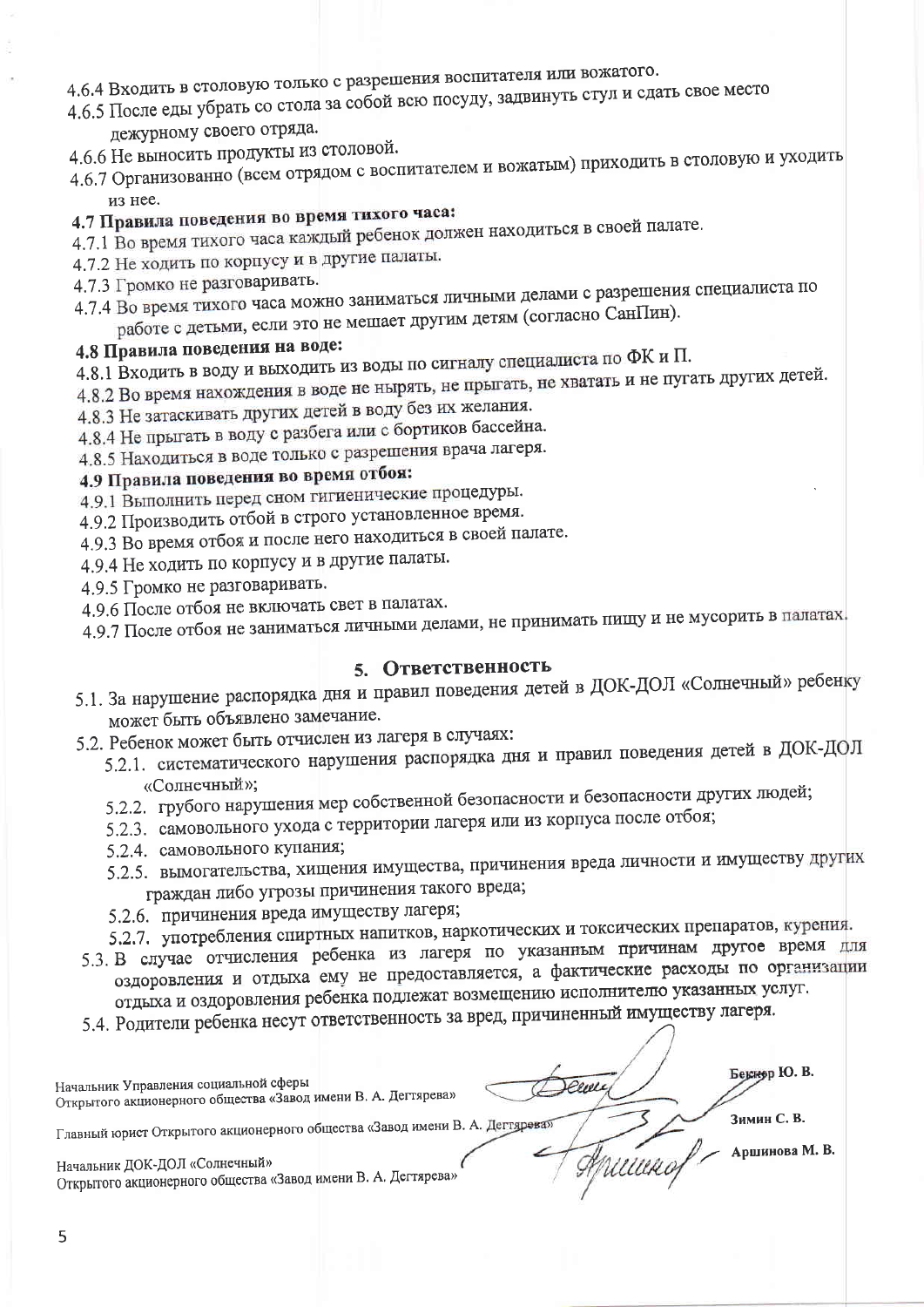ПРИЛОЖЕНИЕ № 1 к Правилам внутреннего распорядка<br>в детском оздоровительном комплексе детском оздоровительном лагере «Солнечный» открытого акционерного общества<br>«Завод имени В. А. Дегтярева»

| Распорядок дня в ДОК-ДОЛ «Солнечный»                                  | Время           |       |
|-----------------------------------------------------------------------|-----------------|-------|
| Режимные моменты                                                      |                 |       |
| Подъем                                                                | 8.00            |       |
|                                                                       | $8.00 - 8.20$   |       |
| Зарядка                                                               | $8.45 - 9.30$   |       |
| Завтрак                                                               |                 |       |
| Трудовой десант                                                       | 10.00           |       |
|                                                                       | $10.15 - 12.30$ |       |
| Спортивные, общелагерные и отрядные<br>мероприятия, кружки            | $12.45 - 13.30$ |       |
| Обед                                                                  |                 |       |
| Тихий час                                                             | $14.00 - 16.00$ |       |
|                                                                       | $16.20 - 16.45$ |       |
| Полдник                                                               | $17.30 - 18.45$ |       |
| Спортивные, общелагерные и отрядные<br>мероприятия, кружки            |                 |       |
| Ужин                                                                  | $18.45 - 19.30$ |       |
|                                                                       | $20.00 - 21.30$ |       |
| Общелагерные и отрядные мероприятия, кружки,<br>дискотека, видеофильм |                 |       |
| Гигиенические процедуры                                               | $21.35 - 21.55$ |       |
| Отбой                                                                 |                 | 22.00 |
|                                                                       |                 |       |
|                                                                       |                 |       |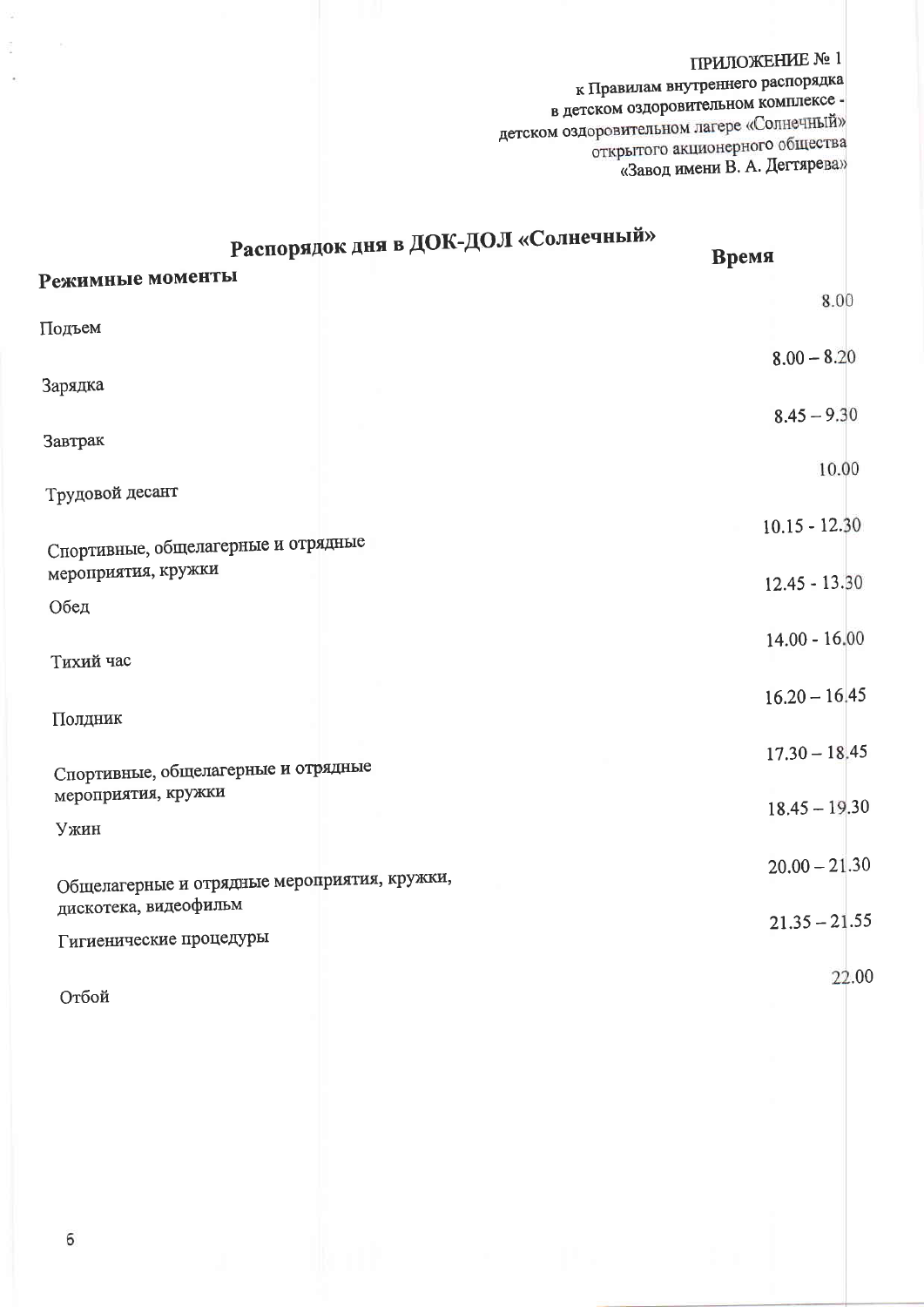#### ПРИЛОЖЕНИЕ № 2

к Правилам внутреннего распорядка в детском оздоровительном комплексе детском оздоровительном лагере «Солнечный» открытого акционерного общества «Завод имени В. А. Дегтярева»

#### Список запрещенных продуктов в ДОК-ДОЛ «Солнечный» (в соответствии с приложением № 6 СанПиН 2.4.4.3155-13)

Пищевые продукты, которые не допускается использовать в питании детей:

1. Мясо и мясопродукты: мясо и субпродукты всех видов сельскохозяйственных животных, не прошедшие ветеринарный контроль; мясо диких животных; коллагенсодержащее сырье из мяса мясо с массовой долей костей, жировой и птицы; мясо третьей и четвертой категории; соединительной ткани свыше 20%; субпродукты, кроме печени, языка, сердца; кровяные и ливерные колбасы; непотрошеная птица; мясо водоплавающих птиц.

2. Блюда, изготовленные из мяса, птицы, рыбы: рыба, не прошедшая ветеринарный контроль, зельцы, изделия из мясной обрези, диафрагмы; рулеты из мякоти голов; блюда, не прошедшие тепловую обработку, кроме соленой рыбы (сельдь, семга, форель).

3. Консервы: консервы с нарушением герметичности банок, бомбажные, банки с ржавчиной, деформированные, без этикеток.

4. Пищевые жиры: кулинарные жиры, свиное или баранье сало, маргарин (маргарин допускается только для выпечки) и другие гидрогенизированные жиры; сливочное масло жирностью ниже 72%; жареные в жире (во фритюре) пищевые продукты и кулинарные изделия, чипсы.

5. Молоко и молочные продукты: молоко и молочные продукты из хозяйств, неблагополучных по заболеваемости сельскохозяйственных животных; молоко, не прошедшее пастеризацию; молочные продукты, творожные сырки с использованием растительных жиров; молочные продукты и мороженое на основе растительных жиров; творог из непастеризованного молока; фляжная сметана и фляжный творог без термической обработки; простокваша "самоквас".

6. Яйца: яйца водоплавающих птиц; яйца с загрязненной скорлупой, с насечкой, "тек", "бой"; яйца из хозяйств, неблагополучных по сальмонеллезам.

7. Кондитерские изделия: кремовые кондитерские изделия (пирожные и торты) и кремы.

8. Прочие продукты и блюда:

- пищевые продукты с истекшим сроком годности и признаками недоброкачественности;

- остатки пищи от предыдущего приема пищи, приготовленной накануне;

- любые пищевые продукты домашнего (не промышленного) изготовления, а также принесенные из дома (в том числе при организации праздничных мероприятий, праздновании дней рождения);

- первые и вторые блюда на основе сухих пищевых концентратов быстрого приготовления;

- окрошки и холодные супы;

- макароны по-флотски (с мясным фаршем), макароны с рубленым яйцом;

- яичница-глазунья;

- паштеты и блинчики с мясом и творогом;

- заливные блюда (мясные и рыбные), студни, форшмак из сельди;

- сырокопченые мясные гастрономические изделия и колбасы;

- крупы, мука, сухофрукты и другие продукты, загрязненные различными примесями или зараженные амбарными вредителями;

- грибы и кулинарные изделия, из них приготовленные;

- квас, газированные напитки;

- уксус, горчица, хрен, перец острый и другие острые приправы и содержащие их пищевые продукты, включая острые соусы, кетчупы, майонезы и майонезные соусы;

- плодоовощная продукция с признаками порчи;

- маринованные овощи и фрукты (огурцы, томаты, сливы, яблоки) с применением уксуса, не прошедшие перед выдачей термическую обработку;